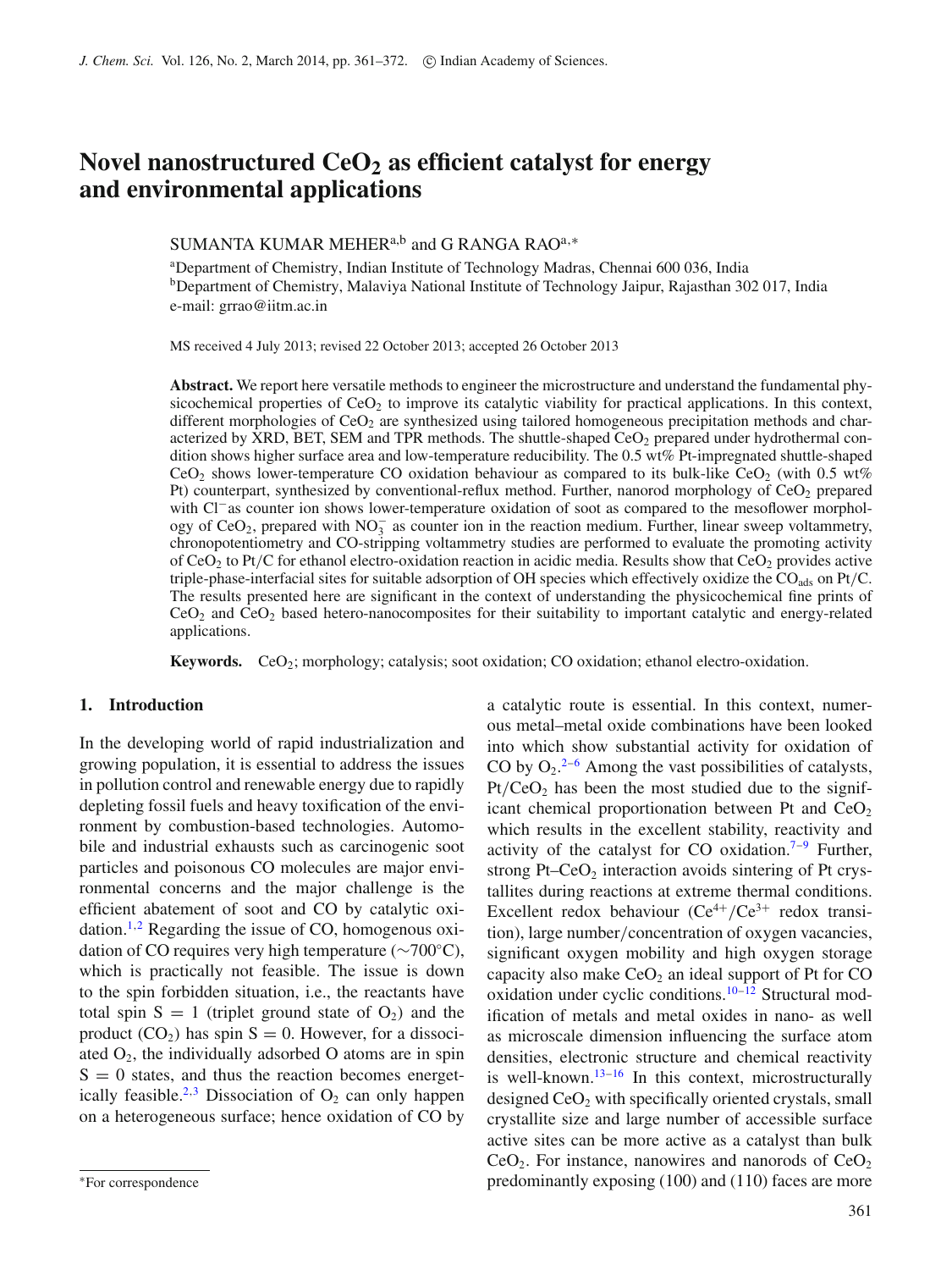active for CO oxidation than nanoparticles of  $CeO<sub>2</sub>$  with  $(111)$  exposed surface.<sup>17</sup> Further, suitable microstructure of  $CeO<sub>2</sub>$  can limit sintering of Pt crystallites during extreme reaction conditions.

Regarding the issue of soot, complete oxidation of soot occurs only above 800◦C, which is impossible to be achieved under practical reaction conditions. Further, kinetics of soot oxidation over a catalyst is very slow. Large size particles of soot also make it difficult to be mobilized on active catalyst surfaces.<sup>1</sup> Studies show that heterogeneous oxidation of soot proceeds through transfer of molecular oxygen from the catalyst to soot. Hence, materials which can 'oscillate' between two oxidation states are ideal for oxidation of soot. In this context, CeO<sub>2</sub> which easily undergoes  $Ce^{4+}/Ce^{3+}$  redox transition shows exceptional activity towards oxidation of soot. Rigorous studies by Makkee and co-workers suggest that active oxygen transfer to soot is crucial for soot oxidation activity of  $CeO<sub>2</sub>$ .<sup>[18](#page-11-8)[,19](#page-11-9)</sup> Further, the vacancies on CeO2 promote the spilling of active oxygen to neighbouring soot particles.<sup>1[,18,](#page-11-8)[19](#page-11-9)</sup> Hence, increasing the amount of reactive oxygen on  $CeO<sub>2</sub>$  surface promotes facile oxidation of soot. In this context, the most significant approach has been towards generation of oxygen vacancy by doping with alkali, transition and noble metals. However, a recent report by Guzman *et al*., shows that only nanocrystalline  $CeO<sub>2</sub>$  stabilizes  $O<sub>2</sub>$  as active superoxide and peroxide species, whereas the bulk  $CeO<sub>2</sub>$  stabilizes molecular  $O<sub>2</sub>$ .<sup>[20](#page-11-10)</sup> Furthermore, only nanocrystalline  $CeO<sub>2</sub>$  supplies reactive oxygen in the form of surface  $\eta^1$  superoxide species and peroxide adspecies. $20$  This as a whole indicates that any processing condition which favours formation of more desired oxygen vacancies can result in enhanced activity of  $CeO<sub>2</sub>$  for soot oxidation. In the above connection, suitable nano-structurization and appropriate microstructural engineering of  $CeO<sub>2</sub>$  with larger accessible surfaces, high thermal stability and more oxygen vacancy is the best approach to achieve facile catalytic oxidation of soot.

On the energy front, direct alcohol fuel cells (DAFCs) have emerged as one of the most versatile devices for practical application in transport and portable device applications because of their higher energy density, use of liquid fuel (methanol and ethanol), low operating cost and compact design. $21-23$  $21-23$ Studies confirm that Pt is the most active electrocatalyst for electrooxidation of alcohol in DAFCs.<sup>24</sup> However, during electrooxidation process of alcohol, carbonaceous species such as CO are produced as reaction intermediates which heavily poison the Pt surface and worsen the performance of Pt-based catalysts during long-term operation of the device. $25$ 

Metal oxides are highly oxophilic and are known to allow activation of water at lower potentials. Hence, they are prone to adsorption of oxygenated species such as OH at lower potential which can promote the electrooxidation of  $CO<sub>ads</sub>$  to  $CO<sub>2</sub>$  via the well-known bifunctional mechanism.<sup>26</sup> In this context, various metal oxides such as  $WO_3$ ,  $RuO_2$ ,  $MgO$ ,  $ZrO_2$ ,  $MoO_3$ ,  $MoO_2$ ,  $Nb<sub>2</sub>O<sub>5</sub>, V<sub>2</sub>O<sub>5</sub>, TiO<sub>2</sub>$ , and CeO<sub>2</sub> in combination with carbon are reported as highly promising electrocatalysts which show significant tolerance to CO poisoning.<sup>27–[35](#page-11-17)</sup>  $CeO<sub>2</sub>$  is one of the most important electrocatalysts due to its high surface area, sizable surface defects and higher oxygen storage capacity. Due to suitable surface properties,  $CeO<sub>2</sub>$  has a tendency to stabilize the dispersed Pt, which favours sufficient OH<sub>ads</sub> species available at lower potential to oxidize majority of  $CO<sub>ads</sub>$ species during electrooxidation of alcohol. $30$  In this context, several reports in the literature show excellent promotional activities of  $CeO<sub>2</sub>$  for methanol electrooxi-dation reaction.<sup>30[,36,](#page-11-19)[37](#page-11-20)</sup> Although, the promoting activity of  $CeO<sub>2</sub>$  for electrooxidation of ethanol in alkaline media has been well-reported, $38$  its promotional efficiency in acidic media is rarely studied, which needs serious attention.

Hence, understanding the energetic and molecular designing of suitable  $CeO<sub>2</sub>$ -based catalysts with economic and environmental viability is central to dealing with the energy and environmental issues as outlined above. These issues are addressed in the present study of tailored surface microstructures of  $CeO<sub>2</sub>$  with uniquely combined surface and bulk properties.

#### **2. Experimental**

#### 2.1 *Chemicals*

Analytical grade  $Ce(NO<sub>3</sub>)<sub>3</sub>·6H<sub>2</sub>O$  (99.9%, SD Fine, India), CeCl<sub>3</sub>·7H<sub>2</sub>O (99.9%, Sigma), cetyltrimethylammonium bromide (CTAB) (Sigma), poly(ethylene glycol)-poly(propylene glycol)-poly(ethylene glycol) (P123, Sigma-Aldrich) with a molecular weight of 5800 g, urea (99.9%, Thomas-Baker), chloroplatinic acid hexahydrate  $(H_2PtCl_6.6H_2O,$  Sigma-Aldrich) with  $\geq$  37.50% Pt basis and Nafion (5 wt% solution in a mixture of lower aliphatic alcohols, Sigma-Aldrich) were used as received. Laboratory prepared triple distilled water was used during all the experimental processes.

### 2.2 *Preparation of CeO<sub>2</sub> samples with different microstructures*

In a typical synthesis, 40 mmol of  $Ce(NO<sub>3</sub>)<sub>3</sub>·6H<sub>2</sub>O$ was dissolved in 200 mL of water, and the resulting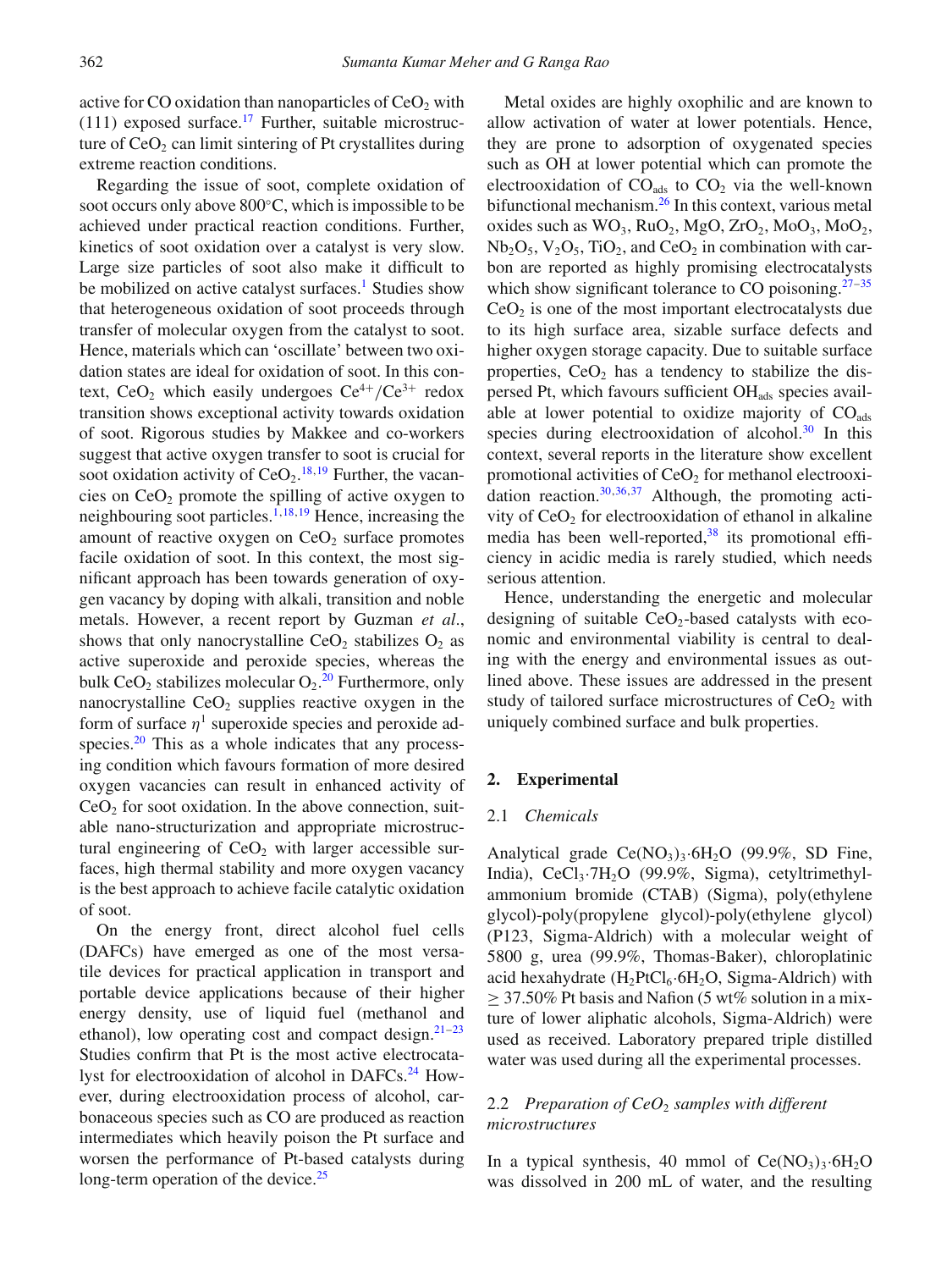solution was added dropwise to 100 mL of 2 mmol P123 solution. After stirring the solution for 1 h, 160 mmol of solid urea was added, and further stirred for 3 h. The resulting solution was then divided into two equal halves, one half was transferred to a stainless steel autoclave with an inside Teflon liner of 250 mL capacity and subjected to heating at 120◦C for 24 h. The other half was transferred to a round bottom flask of 250 ml capacity and subjected to heating under reflux condition at 120◦C for 24 h. After reactions under both hydrothermal and reflux conditions, the reaction mixtures were allowed to cool to room temperature and resulting white solid precipitates were concentrated by centrifugation at 3000 rpm. The products were then repeatedly washed with triple distilled water followed by mixture of absolute ethanol and water and finally with absolute ethanol several times. The precursor samples were then dried in a vacuum oven at 60◦C for 24 h. The dried samples were finally calcined at 400◦C for 3 h in flowing air. The samples prepared under hydrothermal and reflux conditions are denoted as  $CeO<sub>2</sub>$ -H and  $CeO<sub>2</sub>$ -R, respectively.

Another set of  $CeO<sub>2</sub>$  samples were prepared by using different precursors of Ce in the reaction under homogeneous precipitation condition. In a typical synthesis, 20 mmol of a cerium salt (cerium nitrate or cerium chloride) was dissolved in 100 ml of triple distilled water and was added dropwise to 100 mL of 10 mmol aqueous CTAB solution. The solution was stirred for 1 h and to that 80 mmol of solid urea was added and stirred for additional 3 h. The solution was then transferred to a round bottom flask of 250 ml capacity, and subjected to refluxing at 120◦C for 24 h with constant stirring. The product was then allowed to cool to room temperature and after ageing for 24 h, the resulting white colour precipitate (precursor) was separated by centrifugation at 3000 rpm. The precursor was then repeatedly washed with triple distilled water followed by mixture of absolute ethanol and water and finally with absolute ethanol for several times. The precipitate was then dried in a vacuum oven at 60◦C overnight, and the dried sample was calcined at 400◦C for 3 h in flowing air. The samples prepared using nitrate and chloride precursors are denoted as  $CeO<sub>2</sub>$ -N and  $CeO<sub>2</sub>$ -C, respectively.

# 2.3 *Preparation of 0.5 wt% Pt-loaded CeO*<sup>2</sup> *by impregnation method*

To prepare 0.5 wt% Pt-loaded  $CeO<sub>2</sub>$  samples, 500 mg of  $CeO<sub>2</sub>-H$  (or  $CeO<sub>2</sub>-R$ ) sample was constantly stirred for 12 h in water for thorough dispersion. Suitable amount of aqueous  $H_2PtCl_6·6H_2O$  was then added dropwise and the resultant mixture was slowly heated until dryness. The solid product was dried under vacuum at 60◦C overnight and then calcined at 500◦C (heating ramp =  $5^{\circ}$ C min<sup>-1</sup>) for 3 h in flowing air. The 0.5 wt% Pt-loaded  $CeO<sub>2</sub>$ -H and  $CeO<sub>2</sub>$ -R samples were designated as Pt-CeO<sub>2</sub>-H and Pt-CeO<sub>2</sub>-R, respectively.

## 2.4 *Preparation of CeO*2*-based electrocatalyst composites*

For the preparation of a 20 wt%  $CeO<sub>2</sub>$ -based Pt/CeO<sub>2</sub>-C electrocatalyst, 20 mg of  $CeO<sub>2</sub>$  and 100 mg of Vulcan XC-72 carbon black were ultrasonically dispersed in 100 mL of ethylene glycol (EG)-isopropyl alcohol (IPA) mixture solution  $(V/V = 4:1)$ . Appropriate amount of 0.1 M  $H_2PtCl_6.6H_2O-EG$  solution was then added to the above mixture, which was further sonicated for 15 min and stirred for 6 h. The pH of the mixture ink was adjusted to ∼10 by 1 M KOH-EG solution and was then treated with microwave radiation for 50 s in order to achieve complete reduction of  $H_2PtCl_6·6H_2O$  to Pt. After cooling to room temperature, pH of the mixture ink was then adjusted to ∼4 by 0.1 M  $HNO<sub>3</sub>$ . After stirring the solution mixture for 12 h, the resultant product was filtered out and then washed with water, followed by acetone for several times. Finally, the resultant product was dried under vacuum at 60◦C overnight. The Pt/C electrocatalyst was prepared by similar procedure, but without  $CeO<sub>2</sub>$ . The amount of Pt in the electrocatalyst samples was fixed at 20 wt%.

### 2.5 *Preparation of working electrode and electrochemical measurements*

The working electrodes were fabricated from the ink prepared by ultrasonically dispersing the electrocatalysts (Pt/C and Pt/CeO<sub>2</sub>/C) in 1.0 mL of distilled water and 0.1 mL of Nafion solution for 30 min. An appropriate volume of the ink composite was then spread onto a mirror-finished glassy carbon electrode of 6 mm diameter using a micropipette tip. A well-dispersed layer of composite material on the glassy carbon electrode was obtained by drying the ink at 40◦C in vacuum. The amount of Pt loading was fixed at 28  $\mu$ g cm<sup>-2</sup>. Electrochemical measurements were performed with a conventional three-electrode configuration in a CHI 7081C electrochemical workstation. A platinum foil (area  $=$ 1 cm2*)* and an Ag*/*AgCl electrode were used as the counter and reference electrodes, respectively. A solution of 0.5 M  $H_2SO_4$  and 1 M C<sub>2</sub>H<sub>5</sub>OH was purged with high-pure Ar for 30 min under constant stirring, and was taken as the test solution for electrochemical study. For CO stripping voltammetry study, a  $0.5$  M  $H<sub>2</sub>SO<sub>4</sub>$ solution was purged with ultrapure Ar for 30 min and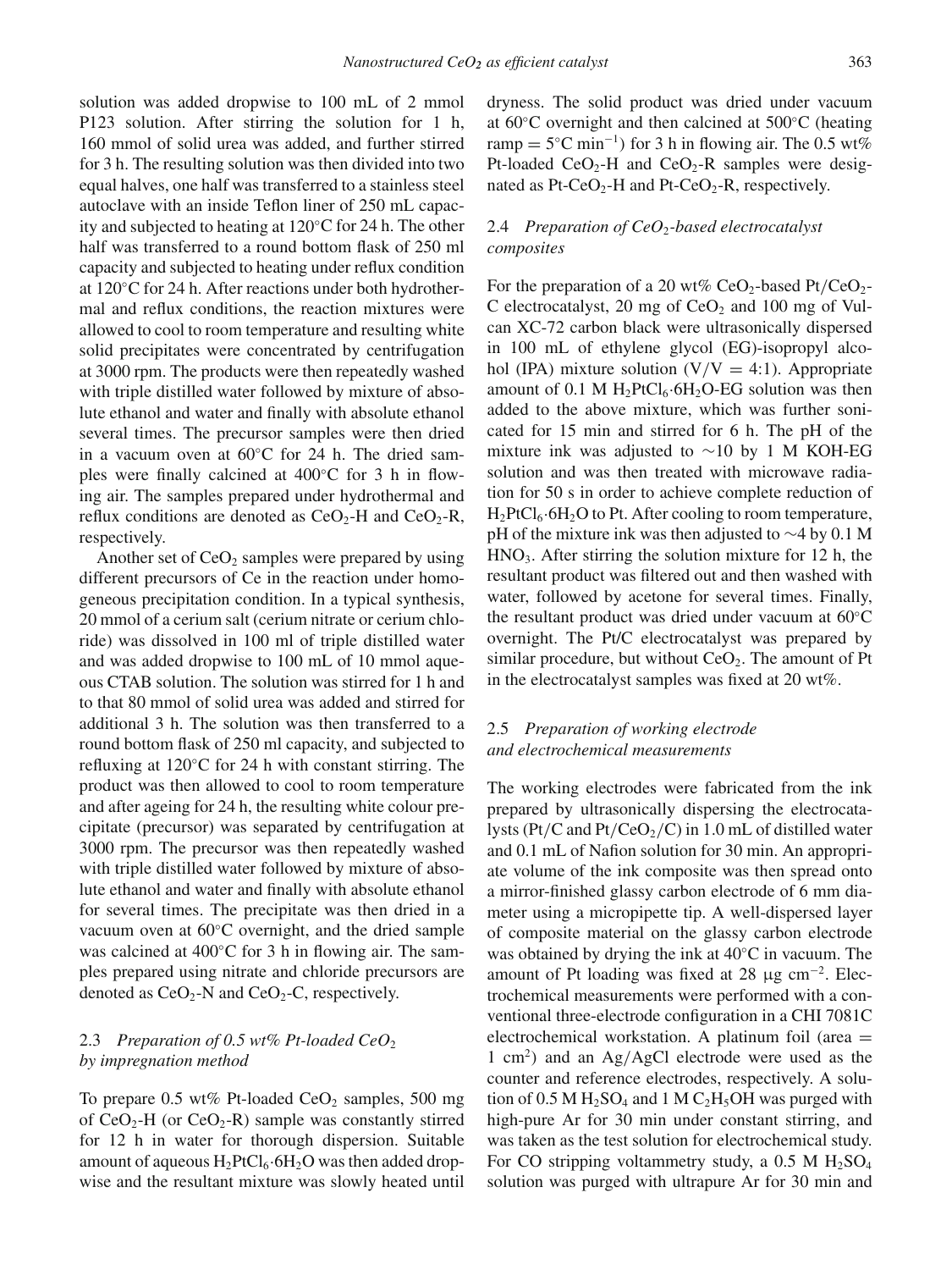then with CO (0.1% CO in Ar) for 120 min under a fixed potential of 0.0 V vs Ag*/*AgCl. After purging the solution with Ar for 30 min under a potential of 0.0 V vs Ag*/*AgCl, the CO stripping voltammetry patterns were recorded at a potential scan rate of 20 mV  $s^{-1}$ .

#### 2.6 *Soot oxidation measurements*

Soot oxidation activity measurements were carried out by thermogravimetry analysis (TGA) method in a 'tight contact' mode with  $CeO<sub>2</sub>$ :soot at 4:1 wt/wt. An appropriate amount of  $CeO<sub>2</sub>$ -soot mixture was finely ground in an agate mortar and subjected to thermal analysis up to 800◦C at a heating rate of 10◦C min−<sup>1</sup> under air flow (50 ml min−<sup>1</sup>*)*. The model soot used in this study was Columbian Carbon (CC).

#### 2.7 *CO oxidation measurements*

For a typical CO oxidation activity measurement, ∼40 mg of Pt/CeO<sub>2</sub> sample was placed in a U-shaped quartz micro-reactor (internal diameter of 4 mm) and subjected to pretreatment at 350◦C under a flowing gas mixture of 5% O<sub>2</sub>/95% Ar, at 40 mL min<sup>-1</sup> for 30 min. The sample was then cooled to 150◦C and then exposd to 47.5%  $H_2$  in Ar for 1 h. After cooling the sample to room temperature, the CO oxidation reaction was performed under a gas flow with gas hourly space velocity (GHSV) of  $\sim$ 75,000 mL g<sup>-1</sup> h<sup>-1</sup>. The temperature ramp was maintained at 2◦C min−<sup>1</sup> and the feed gas used for the reaction was 1.0 vol.% CO and 4.0 vol.%  $O_2$ in Ar. An online mass spectrometer (Hyden Analytical HPR20) operating at an acquisition time of the order of 1 point for every 12 s was used to analyse the products. Conversion of CO was calculated from the decrease in the characteristic  $m/z = 28$  signal corrected for the  $CO<sub>2</sub>$  cracking pattern.

#### 2.8 *Physicochemical characterization*

Thermogravimetry analyses were performed on a TGA Q500 V20.10 Build 36 (TA make) instrument. Powder X-ray diffraction (PXRD) patterns were obtained on a Bruker AXS D8 Advance diffractometer at a scan rate of 0.01◦ s−1, using Cu K*α* (*λ* = 0.15408 nm) radiation generated at 40 kV, 30 mA. Crystallite sizes of the samples were calculated using Scherrer equation,  $D = K\lambda/(\beta \cos \theta)$ , where *D* is the linear dimension of the particle (particle size), *K* is the spherical shape factor (0.89), and  $\beta$  is the full width at halfmaximum height (FWHM) of the peak. The multipoint nitrogen adsorption-desorption experiments were carried out at 77 K in a Micromeritics ASAP 2020 instrument based on Brunauer-Emmett-Teller (BET) gas adsorption method. Respective samples were degassed at  $100\degree$ C for 2 h, followed by 150 $\degree$ C for 10 h in a dynamic vacuum before physisorption measurements. Porosity distributions in the samples were generated from desorption branches of the adsorption–desorption isotherms using Barrett-Joyner-Halenda (BJH) method and a cylindrical pore model.

Temperature programmed reduction (TPR) measurements were carried out in a Micromeritics Chemisorb 2750 TPD/TPR system. For a typical  $H_2$ -TPR experiment, 80 mg of the sample was loaded in a U-shaped quartz tube, and pretreated at 250◦C in flowing 20% O2/He (25 mL*/*min) gas mixture for 1 h. The sample was cooled to room temperature under flowing He, and then heated up to 850◦C at a temperature ramp of 10 $\degree$ C min<sup>-1</sup>, under the flow of 5% H<sub>2</sub>/He mixture (20 mL/min). The TPR patterns were recorded using a thermal conductivity detector.

High Resolution Scanning Electron Microscopy (HRSEM) measurements were carried out using a field emission gun-equipped FEI Quanta 200 microscope. The sample powders were dispersed in ethanol and then spread onto carbon tape before mounting on the sample holder for analysis.

#### **3. Results and discussion**

## 3.1 *Morphology dependent CO oxidation activity of*  $CeO<sub>2</sub>$

The PXRD patterns of  $CeO<sub>2</sub>-H$  and  $CeO<sub>2</sub>-R$  samples prepared under hydrothermal and reflux conditions, respectively, are shown in figure [1,](#page-4-0) which shows prominent peaks at 28.6◦, 33.1◦, 47.5◦, 56.3◦ and 59.1◦, corresponding to the (111), (200), (220), (311) and (222) planes of FCC type  $CeO<sub>2</sub>$ . Formation of  $CeO<sub>2</sub>$  under homogeneous precipitation condition followed by thermal treatment undergoes the following reaction steps: $30$ 

NH<sub>2</sub>CONH<sub>2</sub> 
$$
\xrightarrow[hydrolysis]
$$
 NH<sub>4</sub><sup>+</sup> + NCO<sup>-</sup>  
NCO<sup>-</sup> + 3H<sub>2</sub>O  $\rightarrow$  HCO<sub>3</sub><sup>-</sup> + NH<sub>4</sub><sup>+</sup> + OH<sup>-</sup>  
HCO<sub>3</sub><sup>-</sup>  $\rightarrow$  CO<sub>3</sub><sup>2-</sup> + H<sup>+</sup>  
Ce<sup>3+</sup> + OH<sup>-</sup> + CO<sub>3</sub><sup>2-</sup>  $\rightarrow$  Ce(CO<sub>3</sub>)<sub>2</sub>O · H<sub>2</sub>O  
Ce (CO<sub>3</sub>)<sub>2</sub> O · H<sub>2</sub>O  $\xrightarrow{400^{\circ}$ C/Air} CeO<sub>2</sub>.

The PXRD patterns are devoid of any major secondary peaks which illustrate the high purity of  $CeO<sub>2</sub>$  samples. However, there is a clear difference in the broadness and intensity of  $CeO<sub>2</sub>-H$  and  $CeO<sub>2</sub>-R$  samples,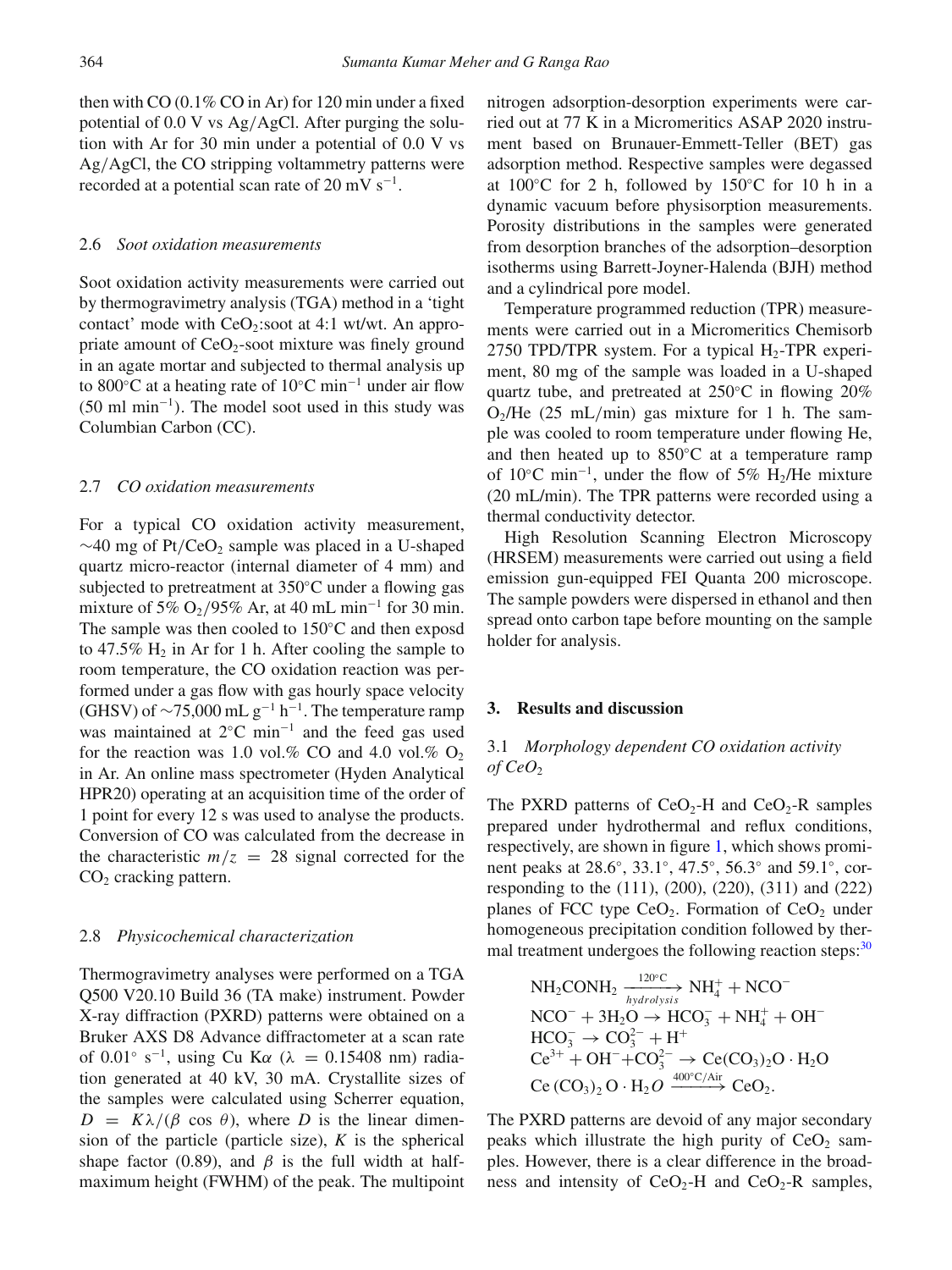<span id="page-4-0"></span>

**Figure 1.** PXRD patterns of  $CeO<sub>2</sub>$ -R and  $CeO<sub>2</sub>$ -H samples.

which is attributed to the difference in the size of the crystallites in the samples. The PXRD peaks of  $CeO<sub>2</sub>-R$  sample are sharper as well as more intense compared to those of  $CeO<sub>2</sub>-H$  sample, which obviously indicates that the  $CeO<sub>2</sub>$ -R sample is more crystalline than the  $CeO<sub>2</sub>$ -H sample. The calculated (using Scherrer equation) average crystallite sizes of  $CeO<sub>2</sub>-R$ and CeO<sub>2</sub>-H samples are found to be  $\sim$ 16.9 nm and 6.8 nm, respectively. It seems that homogeneous precipitation under hydrothermal condition provides more ideal chemical environment for uniform crystal growth compared to the reflux condition.

Surface morphological characteristics of the  $CeO<sub>2</sub>-R$ and  $CeO<sub>2</sub>$ -H samples are seen in their FESEM ima-ges in figure [2a](#page-4-1) and [2b](#page-4-1), respectively. The  $CeO<sub>2</sub>$ -R sample shows randomly arranged structures made up of microplates (shown with red colour arrow), whereas the  $CeO<sub>2</sub>$ -H sample shows rather uniform shuttle-like morphology made up of nanosize rods (shown with blue colour arrow). It gives an impression that unlike reflux condition under conventional heat treatment approach, hydrothermal condition offers a more suitable environment for uniform nanorod growth and nanorod self-assembly to distinctive surface microstructure of  $CeO<sub>2</sub>$ .

Physicochemical characteristics of the two  $CeO<sub>2</sub>$ samples were investigated by BET analysis, and the results  $(N_2)$  adsorption-desorption isotherms and pore size distribution plots) are presented in figure [3.](#page-5-0) The isotherms are type-IV in nature with H3 type hysteresis loops. $39$  This essentially indicates the presence of micro- and mesopores in the  $CeO<sub>2</sub>$  samples and the pores are likely to be slit-shaped which may be due to the agglomerated microstructures forming the mesostructures. The BJH pore size distribution plots in the inset of figure [3](#page-5-0) show that the pores in the CeO<sub>2</sub> samples are bimodal ( $\sim$ 2 nm and  $6.1-8.3$  nm) in nature. However, in the CeO<sub>2</sub>-H sample, size distribution of micropores is higher in intensity which clearly indicates added micropores in the  $CeO<sub>2</sub>$ -H sample as compared to the  $CeO<sub>2</sub>$ -R sample. Higher  $N_2$  adsorption in the  $p/p_0$  region of 0 to  $\sim$ 0.04 for CeO<sub>2</sub>-H sample as compared to the CeO<sub>2</sub>-R sample further corroborates the presence of more number of micropores in the  $CeO<sub>2</sub>$ -H sample. The good arrangement of nanorods can be the possible reason for higher microporosity in the  $CeO<sub>2</sub>$ -H sample. The BET surface area and BJH pore volume of  $CeO<sub>2</sub>$ -H sample are found to be  $\sim$ 109 m<sup>2</sup> g<sup>-1</sup> and 0.11 cm<sup>3</sup> g<sup>-1</sup>, respectively; whereas for  $CeO<sub>2</sub>$ -R sample, the values are found to be 95 m<sup>2</sup> g<sup>-1</sup> and 0.089 cm<sup>3</sup> g<sup>-1</sup>, respectively.

 $CeO<sub>2</sub>$  is known as an excellent redox catalyst due to easy interconversion of  $Ce^{4+}$  to  $Ce^{3+}$  and vice versa. In this context, lower temperature reducibility is the most important property which explains the improved catalytic efficiency of  $CeO<sub>2</sub>$ .<sup>[40](#page-11-23)</sup> The H<sub>2</sub>-reduction (H<sub>2</sub>-TPR)

<span id="page-4-1"></span>

**Figure 2.** FESEM images of (**a**)  $CeO<sub>2</sub>$ -R and (**b**)  $CeO<sub>2</sub>$ -H samples.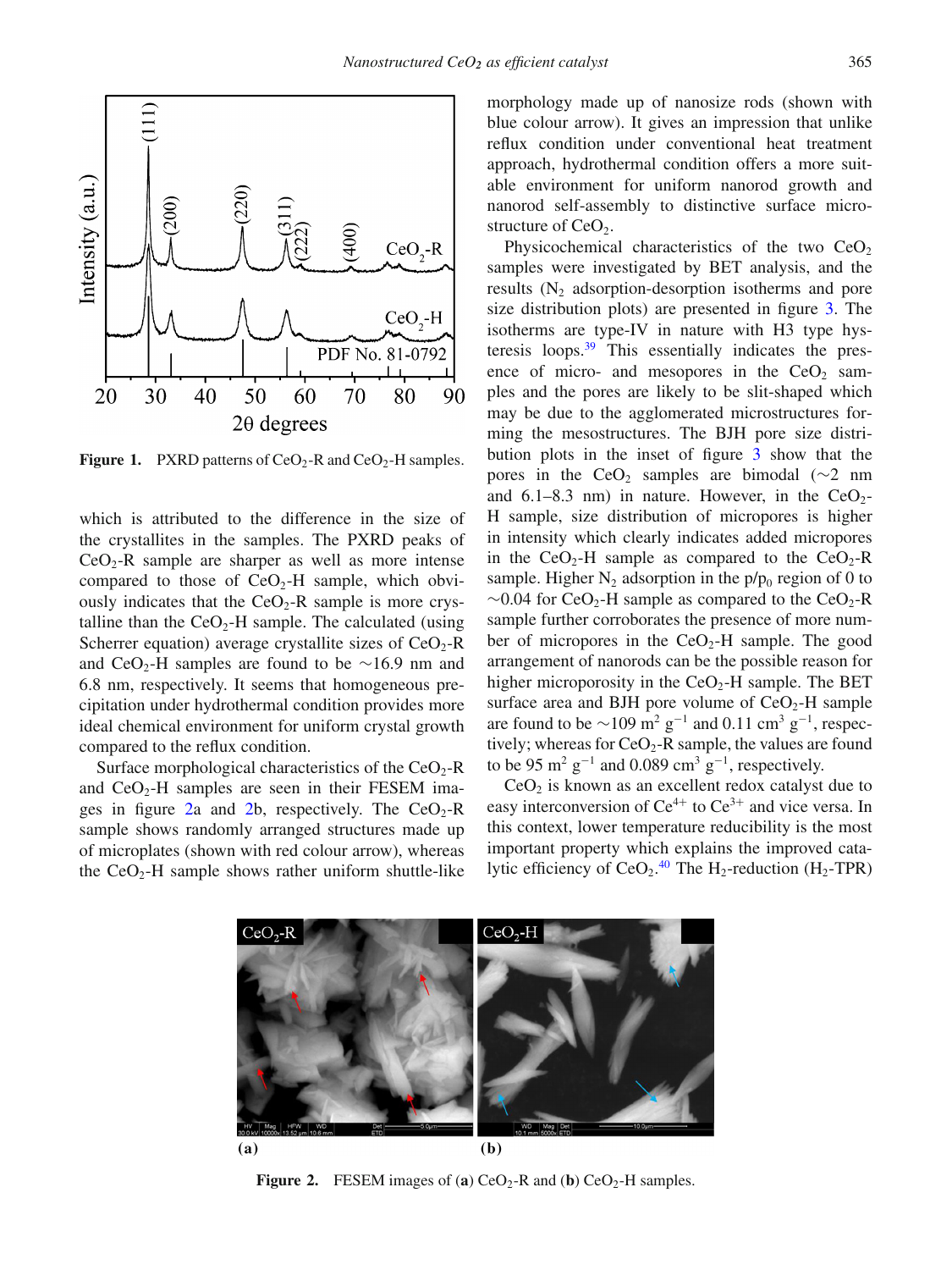<span id="page-5-0"></span>

**Figure 3.** BET isotherms of the  $CeO<sub>2</sub>$ -H and  $CeO<sub>2</sub>$ -R samples; inset shows the corresponding pore size distribution profiles of the samples.

profiles of  $CeO<sub>2</sub>$ -H and  $CeO<sub>2</sub>$ -R samples are presented in figure [4,](#page-5-1) which shows major reduction peaks at two temperature ranges, i.e., below 600◦C and above 600◦C, which are due to surface and bulk reduction of  $CeO<sub>2</sub>$ , respectively. $9,12,30,40$  $9,12,30,40$  $9,12,30,40$  $9,12,30,40$  From figure [4,](#page-5-1) it is seen that the bulk reduction of  $CeO<sub>2</sub>-H$  and  $CeO<sub>2</sub>-R$  samples occurs at an almost similar temperature range with a reduction maxima at ∼780◦C. However, there is a clear difference in the surface reduction behaviour of  $CeO<sub>2</sub>$ -H and  $CeO<sub>2</sub> - R$  samples. The  $CeO<sub>2</sub> - H$  sample shows a highly intense low-temperature reduction peak at ∼268◦C, whereas the  $CeO<sub>2</sub>$ -R sample shows a typical surface

<span id="page-5-1"></span>

**Figure 4.** H<sub>2</sub>-TPR profiles of  $CeO<sub>2</sub>-R$  and  $CeO<sub>2</sub>-H$ samples.

reduction at ∼420◦C. This is attributed to the presence of larger size and number of oxygen vacancy clusters on the surface of  $CeO<sub>2</sub>$ -H sample. This also signifies the presence of higher amount of reactive oxygen species on the surface of  $CeO<sub>2</sub>$ -H sample as compared to the  $CeO<sub>2</sub>$ -R sample.<sup>9</sup> Oxygen vacancy clusters essentially facilitate the catalytic activity of  $CeO<sub>2</sub>$ .<sup>[8](#page-11-24)[,9](#page-11-2)</sup> The different rate of crystal growth under the hydrothermal and reflux reaction conditions is the rationale behind the presence of dissimilar oxygen vacancy clusters in the  $CeO<sub>2</sub>$ -H and  $CeO<sub>2</sub>$ -R samples. The marked negative peaks at ∼513◦C in the reduction profiles of both samples are assigned to liberation of  $CO$  and  $CH<sub>4</sub>$  during the H<sub>2</sub>-reduction of surface carbonates on the  $CeO<sub>2</sub>$ samples.<sup>12</sup>

The  $CeO<sub>2</sub>$ -R and  $CeO<sub>2</sub>$ -H samples were tested for their catalytic efficiency after impregnating 0.5 wt% of Pt in the samples and the CO oxidation efficiencies of Pt-CeO<sub>2</sub>-R and Pt-CeO<sub>2</sub>-H samples are presented in figure [5.](#page-5-2) Microstructural effects of the  $CeO<sub>2</sub>$  support as well as the supported Pt crystallites on the CO oxidation efficiencies of Pt-CeO<sub>2</sub> materials is well-known. The mechanism of CO oxidation on Pt-Ce $O_2$  can be written  $as:^{2,3,41}$  $as:^{2,3,41}$  $as:^{2,3,41}$  $as:^{2,3,41}$ 

$$
\begin{aligned} &\text{CO}+\text{Pt}\rightarrow\text{Pt}-\text{CO}_{\text{(ads)}}\\ &\text{O}_{2(g)}+\otimes\rightarrow\text{O}_{2(\text{ads})}-\otimes\\ &\text{O}_{2(\text{ads})}-\otimes+\otimes\rightarrow2\text{O}_{(\text{ads})}-\otimes\\ &\text{Pt}-\text{CO}_{\text{ads}}+\text{O}_{(\text{ads})}-\otimes\rightarrow\text{CO}_2+\text{Pt}+\otimes, \end{aligned}
$$

where  $\otimes$  symbolizes an individual active site over CeO<sub>2</sub> surface. From figure [5,](#page-5-2) it is seen that the Pt-CeO<sub>2</sub>-R and Pt-CeO<sub>2</sub>-H samples oxidize  $100\%$  of CO in the

<span id="page-5-2"></span>

**Figure 5.** Conversion of CO in the presence of  $O_2$  over 0.5 wt% Pt loaded (impregnation method) on  $CeO<sub>2</sub>$ -R and  $CeO<sub>2</sub>$ -H samples.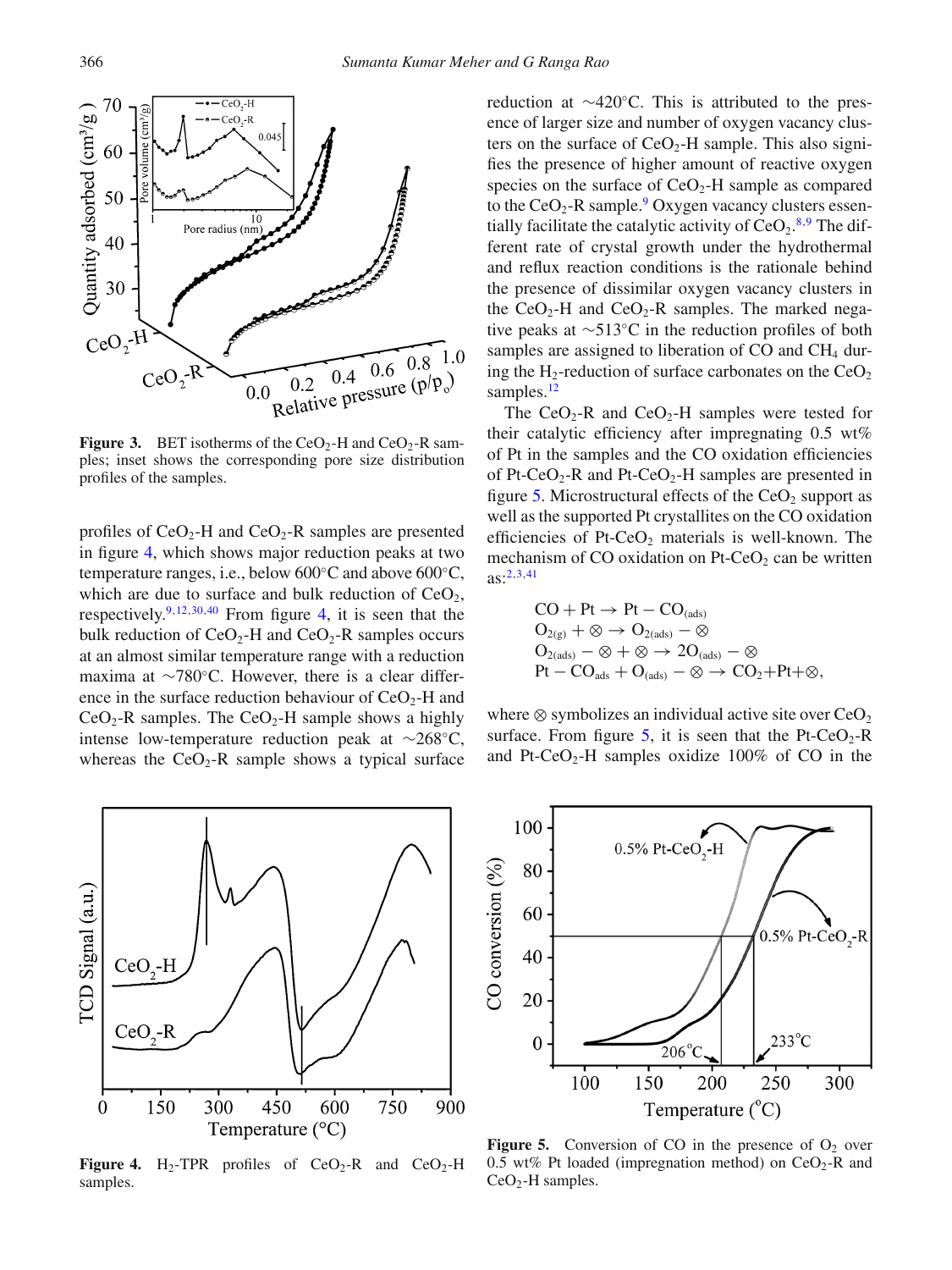temperature range of ∼150–300◦C. However, 100% oxidation of CO on Pt-CeO<sub>2</sub>-R and Pt-CeO<sub>2</sub>-H samples occurs at ∼286◦C and ∼237◦C with light-off temperatures (temperature at 50% conversion of CO,  $T_{1/2}$ ) at 206◦C and 233◦C, respectively. It is known that the Pt/CeO<sub>2</sub> interfacial sites are more responsible for the oxidation of  $CO<sup>9</sup>$  In this context, it is obvious that the characteristic Pt/CeO<sub>2</sub> interfacial sites in the Pt-CeO<sub>2</sub>-R and  $Pt-CeO<sub>2</sub>-H$  samples are different due to different surface morphologies of  $CeO<sub>2</sub>$ -R and  $CeO<sub>2</sub>$ -H. In fact, due to the presence of higher amount*/*density and larger size of oxygen vacancy clusters in  $CeO<sub>2</sub>$ -H sample, interfacial sites in  $Pt/CeO<sub>2</sub>$ -H sample are more in number and highly active compared to those in  $Pt/CeO<sub>2</sub>-R$ sample. The oxygen vacancy clusters on  $CeO<sub>2</sub>$  are in fact responsible for facile adsorption and easy diffusion of oxygen from the bulk to the surface of  $CeO<sub>2</sub>$  and lead to lower temperature oxidation of  $CO^{8,9,42}$  $CO^{8,9,42}$  $CO^{8,9,42}$  $CO^{8,9,42}$ . The high surface area of  $CeO<sub>2</sub>$ -H sample provides added active sites for interaction with Pt and reaction with CO. Since the Pt loading has been performed under similar procedure and experimental conditions, the effect of different oxidation states of Pt on the CO oxidation can be neglected. These results truly substantiate the significant microstructural effect of  $CeO<sub>2</sub>$  on the CO oxidation efficiency of Pt–Ce $O_2$  heteronanocomposites.

## 3.2 *Morphology dependent soot oxidation activity of CeO*<sup>2</sup>

Surface morphologies of  $CeO<sub>2</sub>-N$  and  $CeO<sub>2</sub>-C$  samples prepared using nitrate and chloride precursors (or counter ions), respectively, are presented in the FESEM images in figure [6.](#page-6-0) The  $CeO<sub>2</sub>$ -N sample shows mesoflower type surface morphology which is made up of orientally attached microplate structures. In contrast, the  $CeO<sub>2</sub>-C$  sample shows freely-dispersed nanorod morphology. Barring the nature of counter anions (Cl<sup>−</sup> and  $NO<sub>3</sub><sup>-</sup>$ ), the other parameters of the reactions to

<span id="page-6-1"></span>

**Figure 7.** BET isotherms of the  $CeO<sub>2</sub>-C$  and  $CeO<sub>2</sub>-N$  samples; inset shows the corresponding pore size distribution profiles of the samples.

prepare  $CeO<sub>2</sub>-N$  and  $CeO<sub>2</sub>-C$  samples are essentially the same. In this context, the different surface morphologies of  $CeO<sub>2</sub>-N$  and  $CeO<sub>2</sub>-C$  samples are supposed to occur due to significant effect of  $Cl^-$  and  $NO_3^$ on the nucleation and crystal growth of the product.<sup>12</sup> Preferential adsorption of anions on specific crystallographic planes which control the dynamics of crystal growth process to form specific surface morphology of the materials is well-known. In this context, selective adsorption of  $Cl^-$  and  $NO_3^-$  anions assists the kinetic growth of precursors to form the small nanorods and microplates, which after suitable self-assembly process form the final morphologies of  $CeO<sub>2</sub>-C$  and  $CeO<sub>2</sub>-N$ , respectively.

Characteristic  $N_2$  adsorption–desorption isotherms and pore size distribution profiles of  $CeO<sub>2</sub>-C$  and  $CeO<sub>2</sub>-N$  samples are presented in figure [7.](#page-6-1) Both the samples show type-IV isotherms with H3 type hysteresis loops, characteristics of slit-shaped pores

<span id="page-6-0"></span>

**Figure 6.** FESEM images of (**a**) CeO<sub>2</sub>-C and (**b**) CeO<sub>2</sub>-N samples.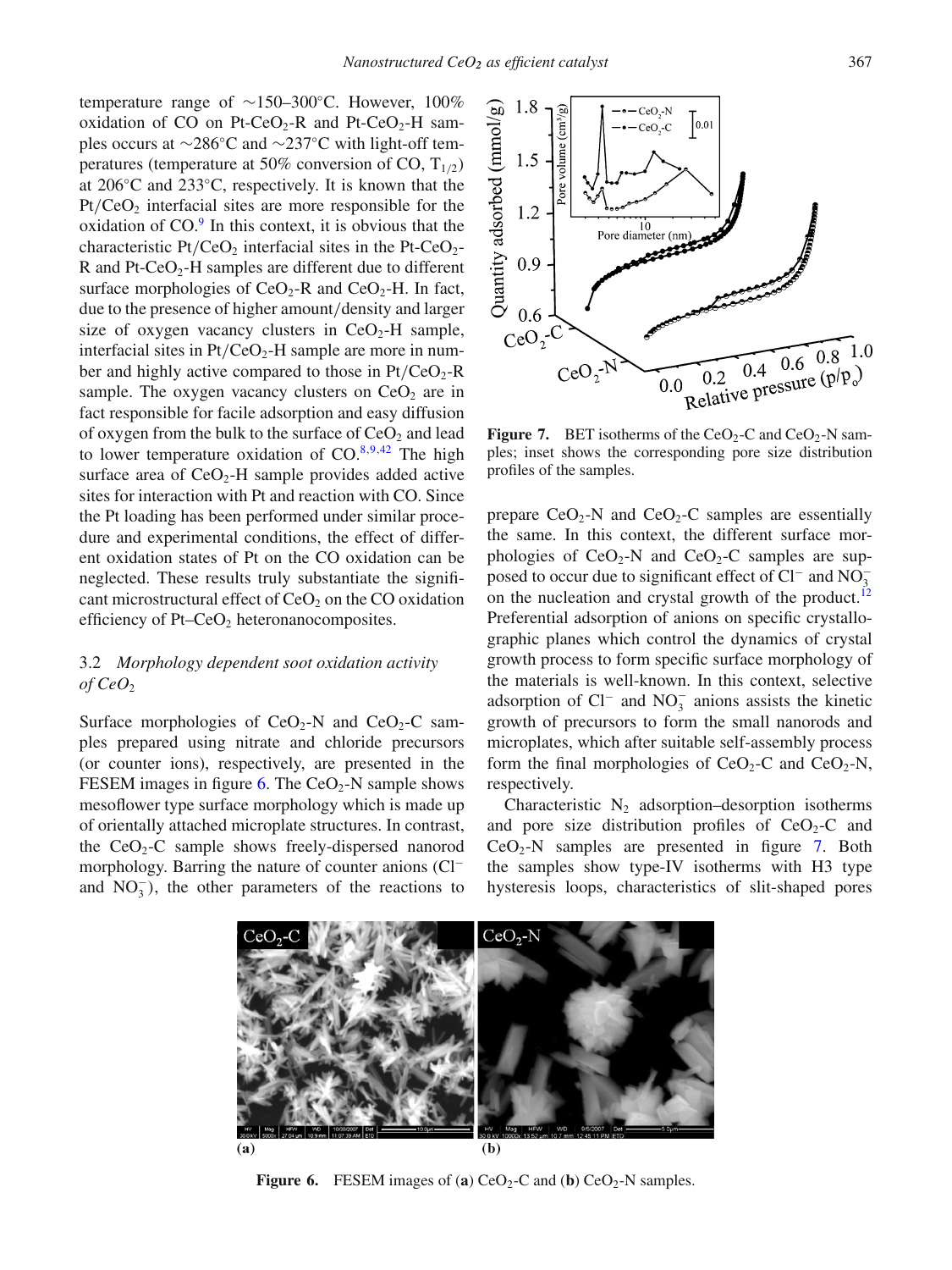<span id="page-7-0"></span>

**Figure 8.** Oxidation of Columbian Carbon (CC, soot) on  $CeO<sub>2</sub>-C$  and  $CeO<sub>2</sub>-N$  samples.

due to aggregates of plate-like particles in the  $CeO<sub>2</sub>$ samples.<sup>12[,39](#page-11-22)</sup> The BJH pore size distribution profiles showed in the inset of figure [7](#page-6-1) demonstrate the presence of multimodal pores in the  $CeO<sub>2</sub>-C$  and  $CeO<sub>2</sub>-N$ samples. The estimated BET surface area of the  $CeO<sub>2</sub>$ -C and CeO<sub>2</sub>-N samples are found to be ∼106 and ∼71 m2*/*g, respectively, with corresponding BJH pore volume of ∼0.07 and ∼0.05 cm3*/*g. The surface area of  $CeO<sub>2</sub>-C$  being significantly higher, it is supposed to provide more number of surface active sites for catalytic reaction. In this context, both the  $CeO<sub>2</sub>$  samples were investigated for their catalytic efficiency to soot (Columbian Carbon, CC) oxidation reaction and the results are presented in figure [8.](#page-7-0)

Soot oxidation profiles in figure [8](#page-7-0) show that both the  $CeO<sub>2</sub>-C$  and  $CeO<sub>2</sub>-N$  samples oxidize soot at lower temperature than the temperature at which oxidation of soot occurs by  $O_2$ . It is significant to note that only ∼70% of soot gets oxidized by  $O_2$  at a very high temperature of ∼800 °C. However, the CeO<sub>2</sub> samples catalytically oxidize 100% of soot at significantly lower temperature. Further, soot oxidation efficiencies of  $CeO<sub>2</sub>-C$  and  $CeO<sub>2</sub>$ -N samples are very different. For instance, 100% soot oxidation on CeO<sub>2</sub>-C sample occurs at ∼581°C with a  $T_{1/2}$  (temperature at 50% conversion of soot) at  $\sim$ 483°C. In contrast, 100% soot oxidation on CeO<sub>2</sub>-N sample occurs at ∼690°C with a T<sub>1/2</sub> at ∼609°C. Further, the onset temperature of soot oxidation on  $CeO<sub>2</sub>-C$ is drastically lower than that on  $CeO<sub>2</sub>$ -N sample. Literature shows that active oxygen of  $CeO<sub>2</sub>$  surface is spilled onto the surface of soot particles and gets adsorbed at the active carbon site during catalytic oxidation of soot[.43,](#page-11-27)[44](#page-11-28) A recent study by Machida *et al*. shows that the catalytic soot oxidation reaction can also follow a mechanism where adsorption of superoxides and soot at the three-phase boundary and active lattice oxygen and soot at the  $CeO<sub>2</sub>/soot$  interface occurs.<sup>45</sup> Hence, the high catalytic soot oxidation efficiency of  $CeO<sub>2</sub>-C$ and  $CeO<sub>2</sub>-N$  samples is attributed to the facile generation of highly active oxygen from the lattice due to the  $Ce^{3+}/Ce^{4+}$ -induced oxygen exchange between  $O_2$ from air and  $O_2$  in the CeO<sub>2</sub> framework.<sup>12,[45](#page-11-29)</sup> The superior catalytic efficiency of  $CeO<sub>2</sub>-C$  is attributed to the high surface area and possible presence of more number of large-size oxygen vacancy clusters which promote the formation of active oxygen, superoxide (O2−*)* in the vicinity of soot, and facile electron transfer from  $Ce^{3+}$ to soot. This can be represented as: $12$ 

$$
Ce^{3+} - O_{vac} + O_2 \rightarrow Ce^{4+} - (O - O^{-}).
$$

These results corroborate previous studies on the  $CeO<sub>2</sub>$ nanorods which show that the nanorods surround numerous defects on its surface, which promote the activation of adsorbed oxygen to form superoxides.<sup>12</sup> From this study, it is clear that the Cl<sup>−</sup> ion induces more oxygen vacancy (defects) in  $CeO<sub>2</sub>$  compared to the NO<sup>−</sup> <sup>3</sup> ion during homogeneous precipitation synthesis of  $CeO<sub>2</sub>$ . The facile way of tuning the microstructure of  $CeO<sub>2</sub>$  by specific counter anions and the morphology-controlled catalytic activity of  $CeO<sub>2</sub>$  make this study a future perspective for numerous practical applications.

## 3.3 *Promoting activity of CeO*<sup>2</sup> *for ethanol electrooxidation on Pt/C*

To assess the promoting activity of  $CeO<sub>2</sub>$  for energy application, the ethanol electrooxidation efficiency of  $Pt/CeO<sub>2</sub>/C$  was compared with that of  $Pt/C$ . In this context, the corresponding PXRD patterns of Pt*/*C and  $Pt/CeO<sub>2</sub>/C$  samples are shown in figure [9.](#page-8-0) Both the samples show diffraction peaks at 2*θ* values of 39.8◦, 46.3◦, 67.6◦ and 81.4◦, corresponding to the (111), (200), (220), and (331) planes of fcc type Pt crystallites.<sup>30</sup> The Pt/CeO<sub>2</sub>/C sample also shows peaks corresponding to fcc type  $CeO<sub>2</sub>$  as indexed in figure [9.](#page-8-0) The presence of Vulcan XC-72 carbon support is confirmed by the broad peaks at a 2*θ* value of ∼24.9° in both the Pt/C and Pt/CeO<sub>2</sub>/C samples. Diffraction peaks of Pt in  $Pt/CeO<sub>2</sub>/C$  are noticeably broader and lower in intensity. This is ascribed to the smaller crystallite size and high dispersion of Pt in the  $CeO<sub>2</sub>$ -modified Pt/C sample. Studies show that due to its suitable surface properties,  $CeO<sub>2</sub>$  promotes uniform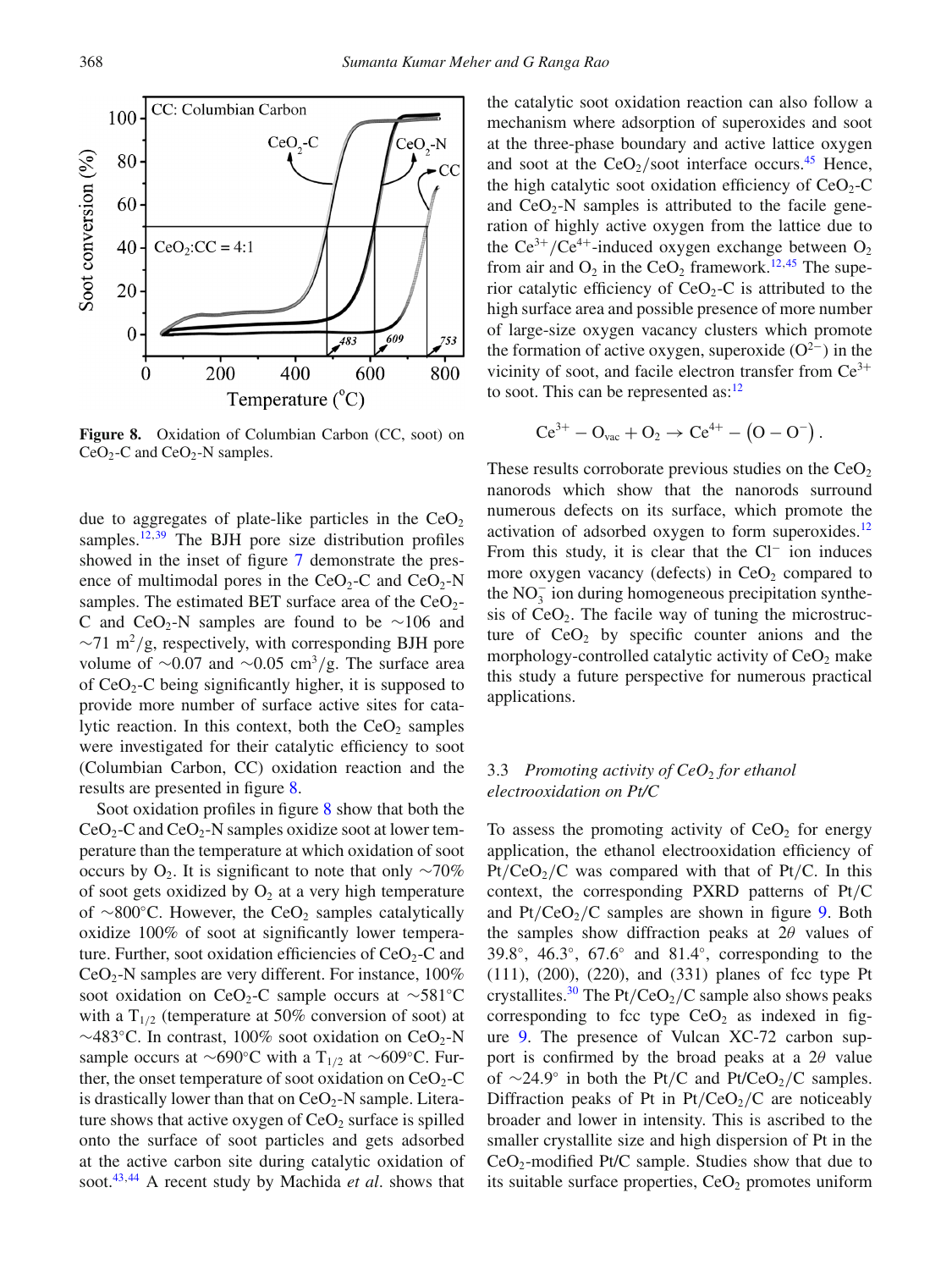<span id="page-8-0"></span>

**Figure 9.** PXRD patterns of Pt/C and Pt/CeO<sub>2</sub>/C samples.

dispersion and miniaturization of Pt crystallites. Similar observation here corroborates the promoting activity of  $CeO<sub>2</sub>$  for dispersion and miniaturization of Pt crystallites in Pt/CeO<sub>2</sub>/C electrocatalyst sample. The above assumption is further supported by the calculated (Scherrer equation) crystallite sizes of Pt (from (220) diffraction) in Pt/C and Pt/CeO<sub>2</sub>/C samples, which are found to be  $\sim$ 4.3 nm and  $\sim$ 3.5 nm, respectively. Here, ethylene glycol acts as a reducing agent for conversion of  $H_2PtCl_6·6H_2O$  to Pt and also enhance the dispersion of  $CeO<sub>2</sub>$  on Vulcan XC-72 support. Uniform dispersion and miniaturization of Pt crystallites are also facilitated by gradient-free heating during microwave treatment.<sup>46</sup>

Electrocatalytic efficiencies of the Pt/C and  $CeO<sub>2</sub>$ promoted Pt*/*C electrocatalysts were evaluated by linear sweep voltammetry, chronopotentiometry and CO stripping voltammetry measurements in an acidic medium (0.5 mol  $L^{-1}$  H<sub>2</sub>SO<sub>4</sub> solution). To evaluate the characteristics of dispersed Pt, the Pt/C and Pt/CeO<sub>2</sub>/C sample electrodes were subjected to cyclic voltammetry (CV) measurements and the resultant profiles are shown in figure [10.](#page-8-1) The typical CV profiles show peaks corresponding to hydrogen adsorption/desorption (−0*.*2 to 0.1 V vs. Ag*/*AgCl) associated with Hupd (underpotentially deposited hydrogen) processes  $(H^+ +$  $e^-$  = H<sub>upd</sub>), double-layer charging (0.1 to 0.3 V vs. Ag*/*AgCl) and oxide formation/reduction (0.3 to 1.3 V vs. Ag/AgCl) on the Pt surface.<sup>30,[47](#page-11-31)</sup> As compared to the Pt*/*C sample, the hydrogen adsorption*/*desorption patterns of Pt/CeO<sub>2</sub>/C sample appear distinct and sharp. Studies show that the electrochemical hydrogen adsorption*/*desorption behaviour is highly

<span id="page-8-1"></span>

Figure 10. Comparative cyclic voltammograms (scan rate  $= 20$  mV s<sup>-1</sup>) of Pt/C and Pt/CeO<sub>2</sub>/C samples in H<sub>2</sub>SO<sub>4</sub>  $(0.5 \text{ mol L}^{-1})$  solution.

dependent on the surface microstructure and surface properties of Pt crystallites. From the CV profiles, it is apparent that unlike in Pt*/*C, the Pt crystallites in the Pt/CeO<sub>2</sub>/C sample expose selective facets for interaction with H and other anions. Further, the characteristic hydrogen adsorption/desorption peaks in the H<sub>und</sub> regions of  $Pt/CeO<sub>2</sub>/C$  sample are more symmetrical which indicates more reversible Volmer reactions.<sup>30</sup> These results indicate the interfacial promoting activity of CeO<sub>2</sub> for electrochemical reactivity of controllably grown Pt with hydrogen.

Electrochemical active surface area (EAS) of Pt in both Pt/C and Pt/CeO<sub>2</sub>/C samples was estimated using the expression:  $30,32$  $30,32$ 

EAS 
$$
(m^2 g^{-1}) = \frac{Q_H}{0.21 \times M_{Pt}}
$$
,

where  $Q_H$  is the Coulombic charge for hydrogen adsorption/desorption in the  $H_{\text{upd}}$  region, which is determined using the expression,  $Q_H = 0.5 \times (Q_{total} - Q_{DL})$ , where  $Q_{\text{total}}$  is the total charge transfer in the  $H_{\text{upd}}$  region and  $Q_{\text{DL}}$  is the charge from double-layer region. The value 0.21 (in mC cm−<sup>2</sup>*)* is the electrical charge associated with monolayer adsorption of hydrogen on Pt (assuming surface density of  $1.3 \times 1015$  atoms cm<sup>-2</sup>) and  $M_{\text{Pt}}$  is the Pt loading on the working electrodes (0.028 mg cm−<sup>2</sup>*)*. The EAS values of Pt in Pt/C and Pt/CeO<sub>2</sub>/C samples are found to be 42 and 48 m<sup>2</sup> g<sup>-1</sup>, respectively. These results clearly show that irrespective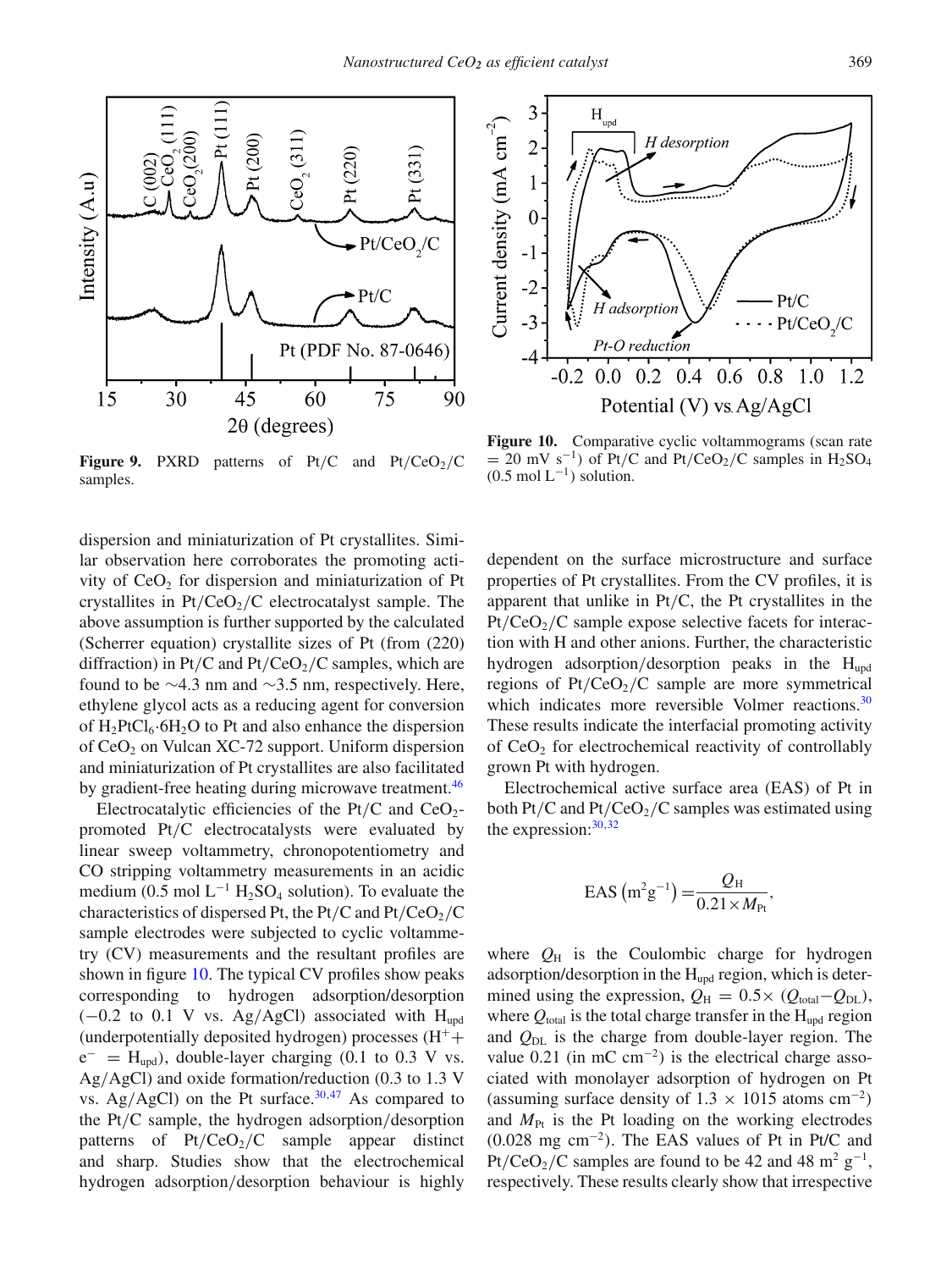of similar Pt loading on each sample, the EAS of Pt for  $CeO<sub>2</sub>$ -promoted Pt/C samples is higher than the bare Pt*/*C sample. This is ascribed to smaller size and high dispersion of Pt in the CeO<sub>2</sub>-promoted Pt/C sample. Higher EAS suggests larger number of exposed active sites of Pt in CeO<sub>2</sub> promoted Pt/C sample.

3.3a *Catalytic activity study*: The ethanol electrooxidation reactions were performed on the Pt*/*C and Pt/CeO<sub>2</sub>/C sample electrodes in 0.5 mol L<sup>-1</sup> H<sub>2</sub>SO<sub>4</sub>+ 1 mol  $L^{-1}$  C<sub>2</sub>H<sub>5</sub>OH solution, and the linear sweep voltammetry and chronopotentiometry results are presented in figure [11.](#page-9-0) As already known, the oxidation of ethanol to  $CO<sub>2</sub>$  involves multistep processes and many intermediates. A simple schematic of the electrooxidation of ethanol over a Pt catalyst can be presented as[:48](#page-11-33)



In linear sweep voltammograms, the broad peaks at positive current density correspond to electrooxidation of ethanol on the catalyst surface. Further, the

<span id="page-9-0"></span>

**Figure 11.** Cyclic voltammograms of Pt*/*C and Pt/CeO<sub>2</sub>/C sample electrodes in 0.5 mol L<sup>-1</sup> H<sub>2</sub>SO<sub>4</sub>+ 1 M C<sub>2</sub>H<sub>5</sub>OH solution at a scan rate of 20 mV s<sup>-1</sup>. Inset shows the potential vs. time (chronopotentiometry) profiles of Pt*/*C and Pt/CeO<sub>2</sub>/C sample electrodes in 0.5 mol L<sup>-1</sup> H<sub>2</sub>SO<sub>4</sub>+ 1MC2H5OH solution at a fixed current density of 15 mA  $cm^{-2}$ .

 $CeO<sub>2</sub>$ -promoted Pt/C sample exhibits higher current density (4.9 mA cm−<sup>2</sup>*)* than the bare Pt/C sample (2.5 mA cm−<sup>2</sup>*)*. During electrooxidation of ethanol, carbonaceous intermediates such as CO are prone to get adsorbed on the active Pt sites which hinder the activity of the catalyst. The adsorbed CO needs to be removed to regenerate the active site on Pt and this occurs by the following process: $30,35$  $30,35$ 

$$
Pt - CO + H_2O \rightarrow CO_2 + 2H^+ + Pt.
$$

Obviously,  $OH<sub>ads</sub>$  species is necessary for the removal of adsorbed CO on Pt. In this context,  $CeO<sub>2</sub>$  provides ample OHads species through active triple-phase interfacial (interface between the Pt, oxide and the electrolyte) sites which promote oxidation of  $CO<sub>ads</sub>$ on Pt*/*C via a synergic effect. This phenomenon is essential for improving the CO tolerance of the  $CeO<sub>2</sub>$ promoted Pt*/*C electrocatalysts. The mechanism of synergic effect is presented as follows:<sup>30</sup>

$$
CeO2 + H2O \rightarrow CeO2 - OHads + H+ + e-
$$
  
Pt – CO<sub>ads</sub>+CeO<sub>2</sub> - OH<sub>ads</sub>  $\rightarrow$  Pt + CeO<sub>2</sub> + CO<sub>2</sub> + H<sup>+</sup> + e<sup>-</sup>  
and/or  
Pt – CeO<sub>2</sub>+xCO  $\rightarrow$  Pt – CeO<sub>2-x</sub> + xCO<sub>2</sub>.

So, the linear sweep voltammetry results clearly demonstrate the promoting activity of  $CeO<sub>2</sub>$  to  $Pt/C$  for ethanol electrooxidation reaction.

The promoting and antipoisoning activity of  $CeO<sub>2</sub>$ to Pt*/*C for ethanol electrooxidation reaction was further confirmed from the chronopotentiometry measurements. Steady state measurements at a current density of 15 mA cm<sup>−2</sup> were conducted on the Pt/CeO<sub>2</sub>/C and Pt*/*C samples, and the results are presented in the inset of figure [11.](#page-9-0) Typical chronopotentiometry profiles of both the samples show an increase in potential with time and finally jump to a limiting value due to oxygen evolution. The potential jump indicates poisoning of the catalyst surface and the longer time required for the potential jump is a measure of the better antipoisoning activity of the catalyst. $30,36$  $30,36$  Chronopotentiometry profiles clearly show that the  $Pt/CeO<sub>2</sub>/C$  takes longer time for potential jump which clearly indicates better antipoisoning activity of  $CeO<sub>2</sub>$  promoted Pt/C sample compared to the bare Pt*/*C sample. Chronopotentiometry results show remarkable improvement in the antipoisoning activity of Pt/C by  $CeO<sub>2</sub>$  for electrooxidation of ethanol.

Improved electrocatalytic CO<sub>ads</sub> oxidation efficiency of CeO2-promoted Pt*/*C was ascertained from COstripping voltammetry study and the results are presented in figure  $12.^{30}$  $12.^{30}$  $12.^{30}$  $12.^{30}$  The Pt/CeO<sub>2</sub>/C sample shows higher current response and a negative shift in the COads electrooxidation peak potential compared to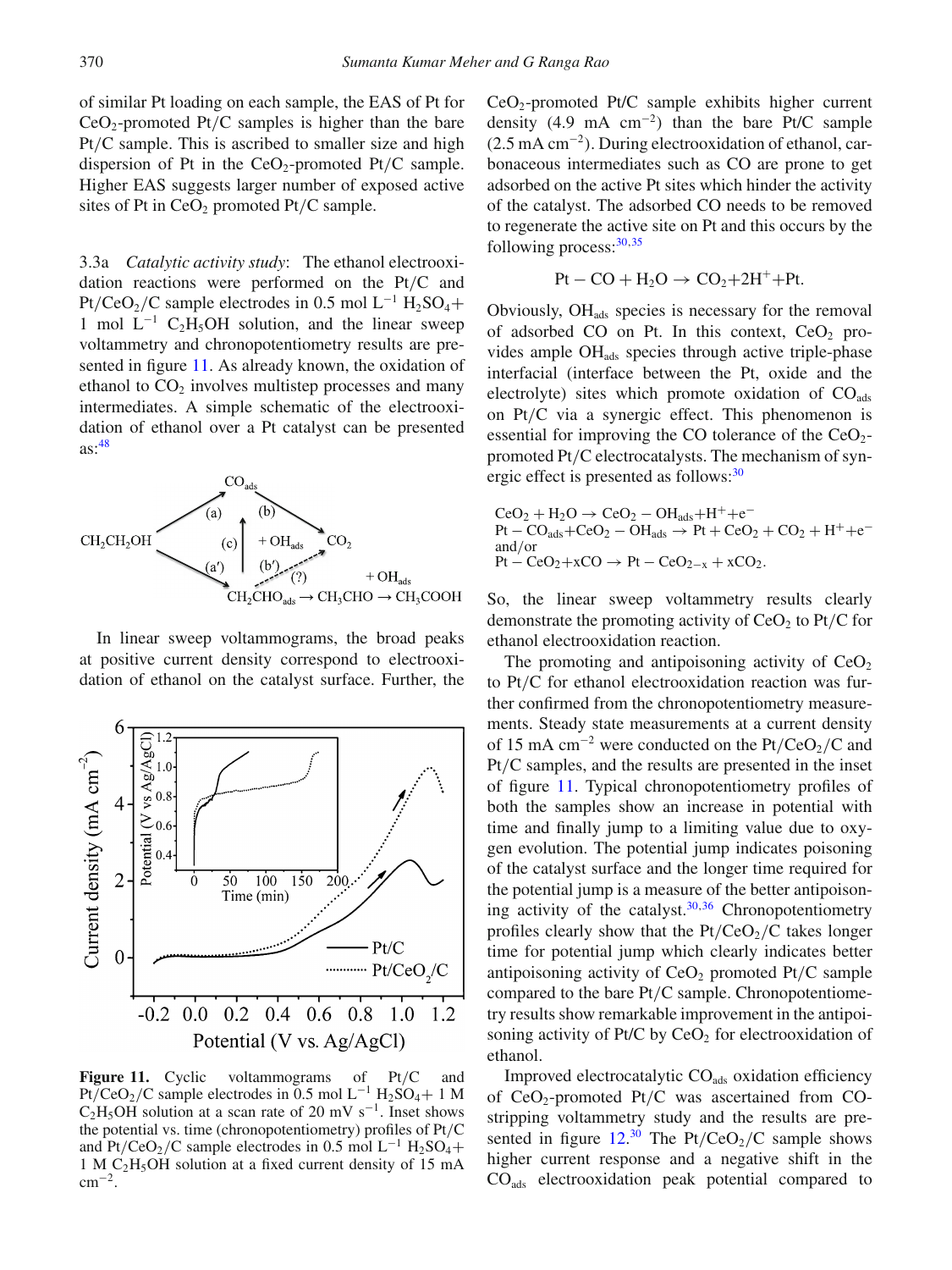<span id="page-10-3"></span>

Figure 12. Comparative current response during electrochemical CO stripping (scan rate =  $20 \text{ mV s}^{-1}$ ) on Pt/C and Pt*/*CeO2*/*C sample electrodes.

those observed for the Pt*/*C sample. These results indicate facile adsorption of  $OH_{ads}$  species on  $CeO<sub>2</sub>$  surface at lower potential which provide better electronic promoting activity to weaken the Pt-CO bond for CO electrooxidation. Further, the higher CO electrooxidation current density of  $Pt/CeO<sub>2</sub>/C$  sample leads to more number of  $OH<sub>ads</sub>$  species on the  $CeO<sub>2</sub>$  surface which oxidize more  $CO_{ads}$  molecules to  $CO_2$ .<sup>[30](#page-11-18)</sup> The COstripping voltammetry results are in absolute corroboration with the linear sweep voltammetry and chronopotentiometry results which altogether show significant promoting activity of  $CeO<sub>2</sub>$  to  $Pt/C$  for ethanol electrooxidation reaction in acidic media.

The findings reported here are crucial in the context of future development and exploitation of  $CeO<sub>2</sub>$  as well as other oxide-based catalysts with suitable microstructures for energy and environmental applications.

### **4. Conclusion**

In conclusion, this study reports the versatility of homogeneous precipitation method to prepare  $CeO<sub>2</sub>$  with tuned surface morphologies and physicochemical properties. The first part of the study demonstrates the feasibility of reflux and hydrothermal mediated synthesis to prepare selective microstructures of  $CeO<sub>2</sub>$  with different reducibility and the morphology-controlled CO oxidation efficiencies of the prepared  $CeO<sub>2</sub>$ samples impregnated with 0.5 wt% Pt. The novel structured  $CeO<sub>2</sub>$  sample prepared by hydrothermalmediated method shows low-temperature reducibility and superior CO oxidation efficiency compared to the bulk-like  $CeO<sub>2</sub>$  sample synthesized by conventionalreflux method. The next part of the study demonstrates that the surface morphology of  $CeO<sub>2</sub>$  can be easily tuned by different counter anions in the reaction medium under non-hydrothermal homogeneous precipitation conditions. Accordingly, nanorod and mesoflower morphologies of  $CeO<sub>2</sub>$  are synthesized taking nitrate and chloride as counter anions, respectively, in the reaction medium. Soot oxidation reaction on the as-prepared  $CeO<sub>2</sub>$  samples demonstrates morphology-dependent oxidation efficiencies of  $CeO<sub>2</sub>$ ; the  $CeO<sub>2</sub>$ -nanorods being more efficient than the  $CeO<sub>2</sub>$ mesoflowers in oxidizing Columbian Carbon. This is attributed to Cl<sup>−</sup> ion induced oxygen vacancies in  $CeO<sub>2</sub>$ -nanorods which induce superoxide formation and oxygen spillover for facile oxidation of soot. In the last part of the study, the promotional effect of  $CeO<sub>2</sub>$  to Pt/C for ethanol electrooxidation reaction has been studied to address the significance of  $CeO<sub>2</sub>$  for energy-related application. The linear sweep voltammetry, chronopotentiometry and CO stripping voltammetry studies show that  $CeO<sub>2</sub>$  provides higher number of labile OHads species through active triple-phase interfacial sites for facile oxidation of  $CO<sub>ads</sub>$  on Pt/C, and establish significant promoting and antipoisoning affect of  $CeO<sub>2</sub>$  to Pt/C for electrooxidation of ethanol in acidic media. By and large, the present study details the significance of surface properties of  $CeO<sub>2</sub>$  for energy and environmental applications.

#### **Acknowledgements**

We thank Ministry of New and Renewable Energy, New Delhi, for providing the CHI 7081C electrochemical workstation to carry out the electrochemical measurements and the SERC Division of DST, Ministry of Science and Technology, New Delhi, for providing powder XRD and BET facilities (under FIST Schemes). We also thank Prof. Paolo Fornasiero, Department of Chemistry, University of Trieste, Italy for CO oxidation measurements.

#### **References**

- <span id="page-10-0"></span>1. Setten B A A L, Makkee M and Moulijn J A 2001 *Catal. Rev. Sci. Eng.* **43** 489
- <span id="page-10-1"></span>2. Freund H, Meijer G, Scheffler M, Schlögl R and Wolf M 2011 *Angew. Chem. Int. Ed.* **50** 10064
- <span id="page-10-2"></span>3. Royer S and Duprez D 2011 *ChemCatChem* **3** 24
- 4. Herzing A A, Kiely C J, Carley A F, Landon P and Hutchings G J 2008 *Science* **321** 1331
- 5. Cargnello M, Wieder N L, Montini T, Gorte R J and Fornasiero P 2010 *J. Am. Chem. Soc.* **132** 1402